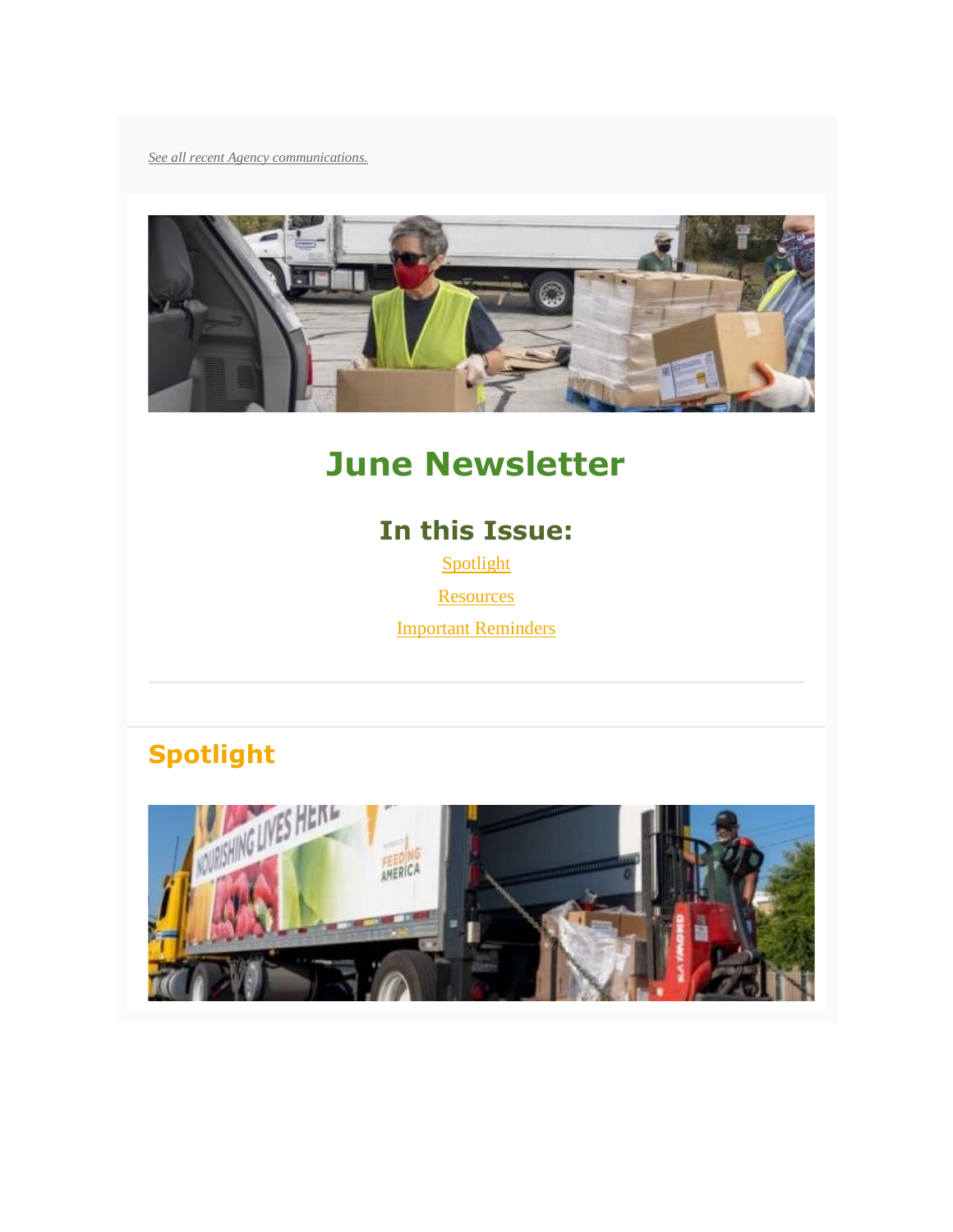# **Agency Spotlight: Angela Henry, Community Health and Nutrition Manager**



Are you in search for some guidance in bringing your agency's health goals and visions to life? CTFB's Community Health and Nutrition team is here to assist you with the help of our Community Health and Nutrition Manager, Angela Henry. [Click here to read more about Angela!](http://cafbtx.convio.net/site/R?i=aJLk9i6AMFSMOmUDDMhamXD0WuQX4zAUm-z5hZQr1fckGstxz7S4Dg)

## <span id="page-1-0"></span>**Resources for Partners**



**Recipe of the Month: Soyrizo Tacos**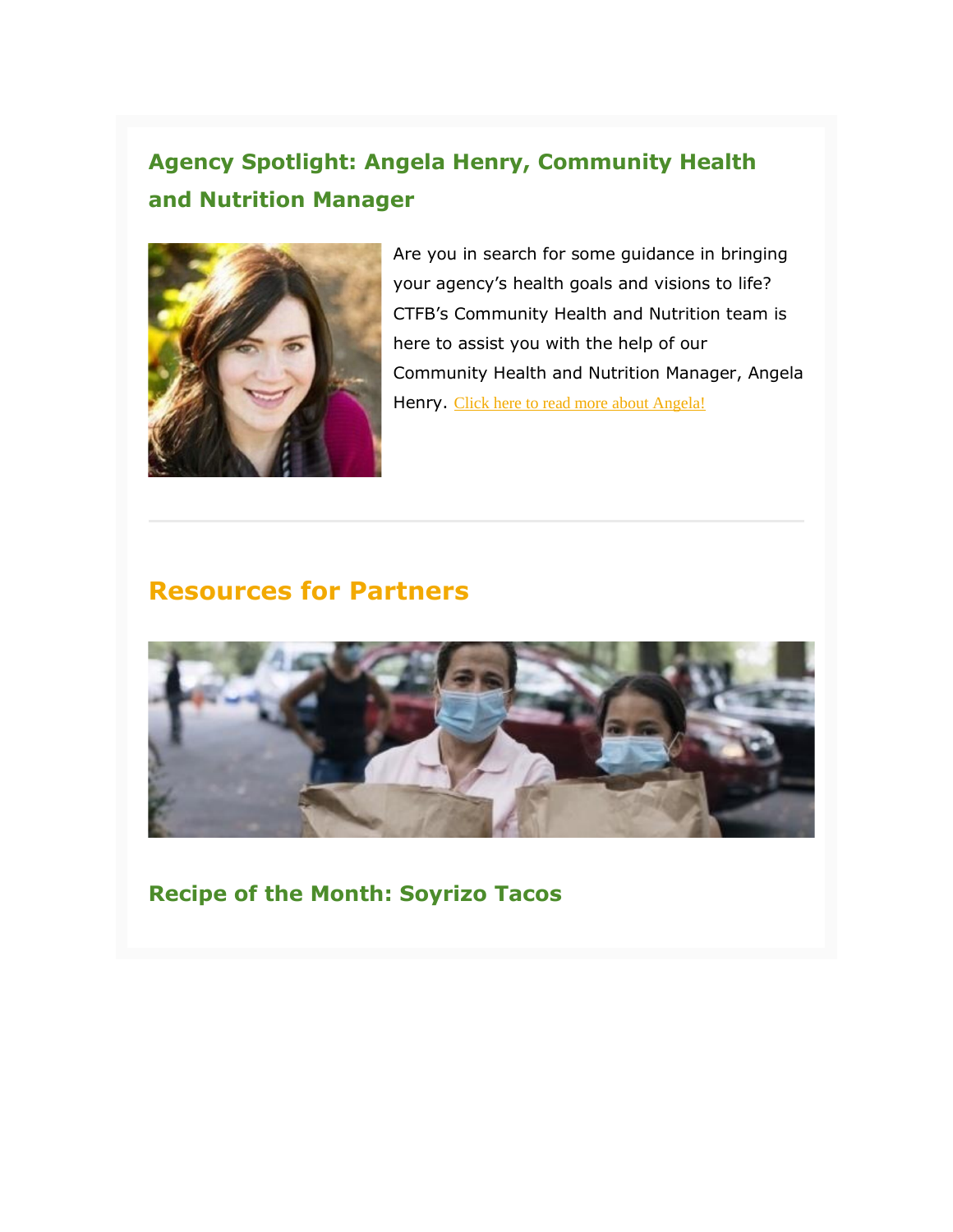We are featuring a unique ingredient called Soyrizo in our recipe for the month of June. This plant-powered version of chorizo is made from textured soy protein, a type of protein that comes from extracting soybean oil. Soyrizo is not only a rich source of plant-based protein, it also contains fiber. [Click here to get the recipe!](http://cafbtx.convio.net/site/R?i=LR35QLQUdwiYC8mGyQeAg-T-HkwofM6XvUI60gwFsy1e-A7ZehCmfQ)



# **Update on Prepared Emergency Food Boxes: Item DBOX22-1A on Shopping List**

CTFB is currently planning our strategy regarding how we procure emergency food boxes, item DBOX22-1A or similar, to support Partners' operations in the future as we have done over the past two years. As we move forward with this strategy planning, we will also begin reducing the number of boxes we procure and are available on the shopping list over the next several months through CTFB's fiscal year (September 30). We are also working diligently to have similar items as the food contained in the boxes on the shopping list to support your distribution and identifying ways to procure boxes and bags to assist Partners.

We understand this may affect the operations of some of our Partners, which is why we are scaling down over several months while also getting feedback from you about your operation and need for these boxes to serve neighbors. Please reach out to your Agency Relations Specialist if you have any questions or thoughts.

### **Succession Planning Worksheet:**

Succession planning is a process to prepare your agency for a smooth transition in planned or unplanned/emergency leadership changes, whether long-term or temporary. Please see [this resource](http://cafbtx.convio.net/site/R?i=twUs_apIv-T084TJK9dq1tNdNDGg-3FUzcMAeAhbWM0T2CApJFU5ww) from Feeding America for more information.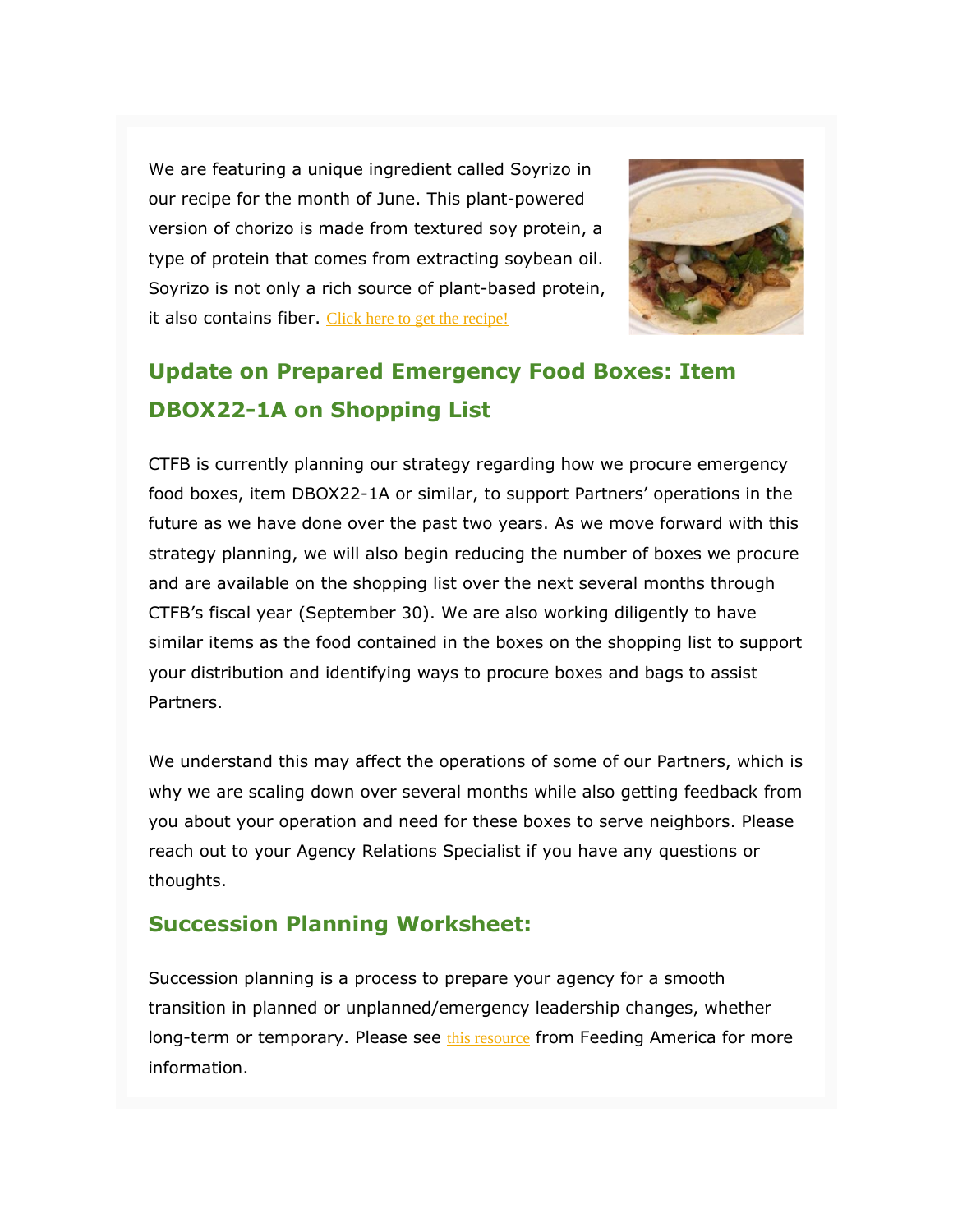We encourage Partner Agencies to develop their own written procedures as a key part of succession planning. Agencies may use [this worksheet](http://cafbtx.convio.net/site/R?i=UvkCZSoHX-lmAQmzQ3ukx5jOTSNCigrCJZVwvyw-moVEVY0P_I1ZHQ) to identify potential leaders and to track the documentation of Written Procedures to help new staff / volunteers fulfill operational tasks.

## <span id="page-3-0"></span>**Important Reminders**

### **Product Recall Announcements**

#### **JIF Peanut Butter- updated product recall**

CTFB is notifying Partners of a nationwide Product Recall. The J. M. Smucker Co. is recalling select Jif® peanut butter products and additional products containing peanut butter sold in the U.S. due to potential Salmonella contamination. [Read official FDA announcement and extended product detail here.](http://cafbtx.convio.net/site/R?i=t1bMth9IJOBzJcLPAeXUvSTTc6viBQR7oLvq2zHzFJIbiWfvp9dLpQ)  Important note: The fruit snack trays and fruit snack cups containing recalled peanut butter distributed in various states but did not include Texas.

#### **Strawberries – Potential Hepatitis A Outbreak**

The FDA and CDC are investigating a multistate outbreak of hepatitis A infections potentially linked to fresh organic strawberries branded as FreshKampo and HEB, purchased between March 5, 2022, and April 25, 2022.

Currently, the potentially affected HEB products are past shelf life. People who purchased FreshKampo and HEB fresh organic strawberries between March 5,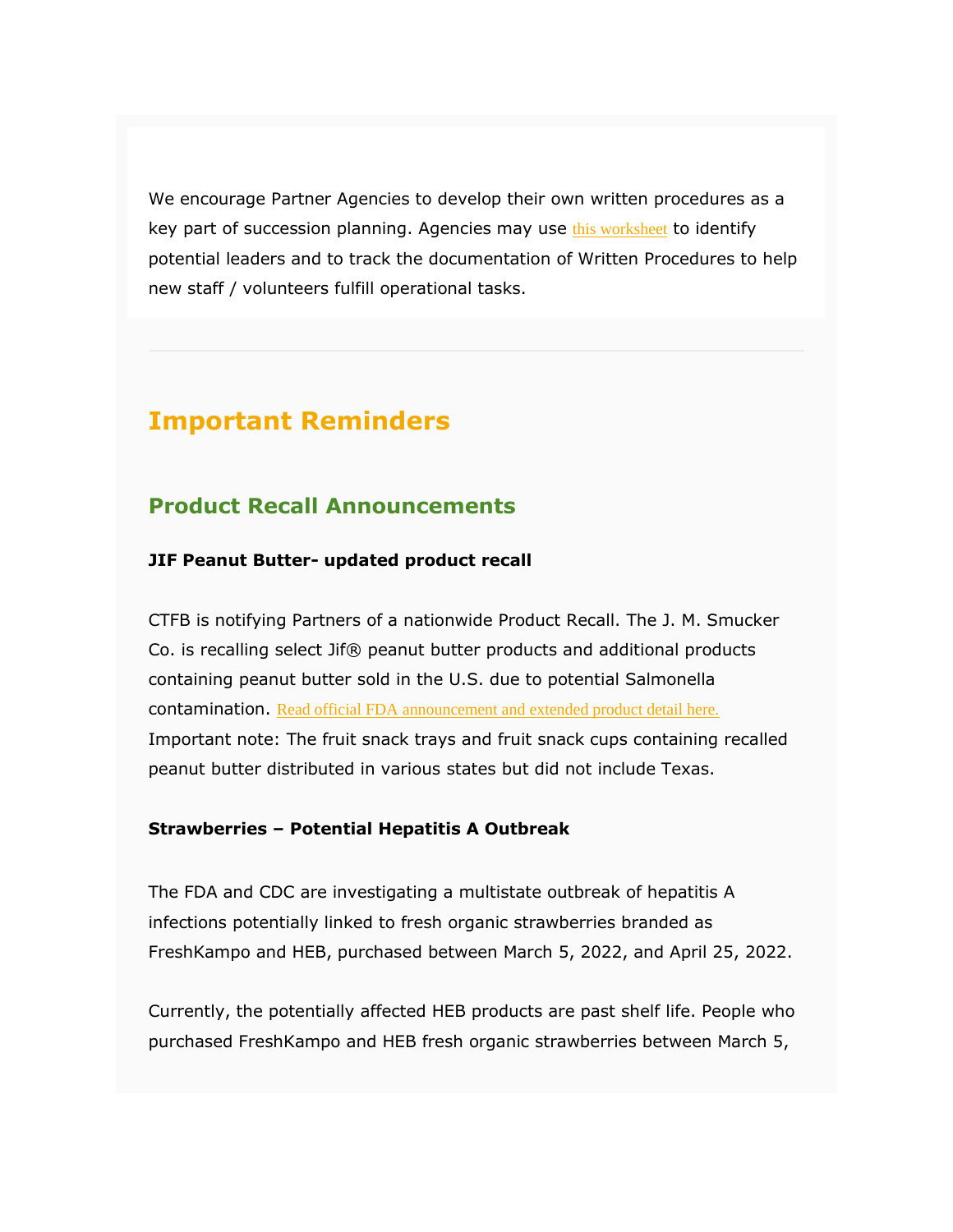2022, and April 25, 2022, and then froze those strawberries for later consumption should not eat them. Read official FDA announcement and product detail [here.](http://cafbtx.convio.net/site/R?i=1OoM6eKpsffoDAoFslTOUJgb2rYYxeDBoUJdnCSwJc4YW7NfCz9gDA)

CTFB has not purchased the either of the affected items therefore it was not available on the shopping list, however, it's possible these items could have been a part of food received through Agency Retail Pick-up or as a part of other donations. *CTFB recommends that all partners check inventory and notify staff/volunteers/clients of this recall notice.*

#### **About Central Texas Food Bank Recall Notices**

CTFB strongly encourages all Partner Agencies to regularly consult resources provided by the United States Food and Drug Administration (FDA) at [http://www.fda.gov/opacom/7alerts.html](http://cafbtx.convio.net/site/R?i=lFeDAMLgiU7zK5RyMKGxbDIhJ7cVj3BhdXPVq7UNe2kJQjDvoSigzg), and the United States Department of Agriculture (USDA) at [https://www.fsis.usda.gov/recalls](http://cafbtx.convio.net/site/R?i=S9gRz_YzqEWr2VohzxR4D3w_p_jZWCN017rRUeyKN8r9LGr-8JC4cw). Additionally, Partner Agencies can often receive information on national, state, and local recalls by contacting their local health departments.

# **Food and Product Recalls**

CTFB has notified Partners of a nationwide Product Recall. This recall is due to a possible of Whole Food Red Lentil Dal as of 4/21/22. Read official USDA announcement and pro

CTFB has also notified Partners of a nationwide Product Recall. This recall is due to a pos Salmonella contamination of J.M. Smucker Co. Jil<sup>®</sup> Peanut Butter products as of 5/25/2 USDA announcement and product detail here.

CTFB has not purchased affected items therefore it was not available on the shopping list these items could have hear a nast of food received through Agency Retail Dick-up or as

You can also find updated product recall information on the agency section of our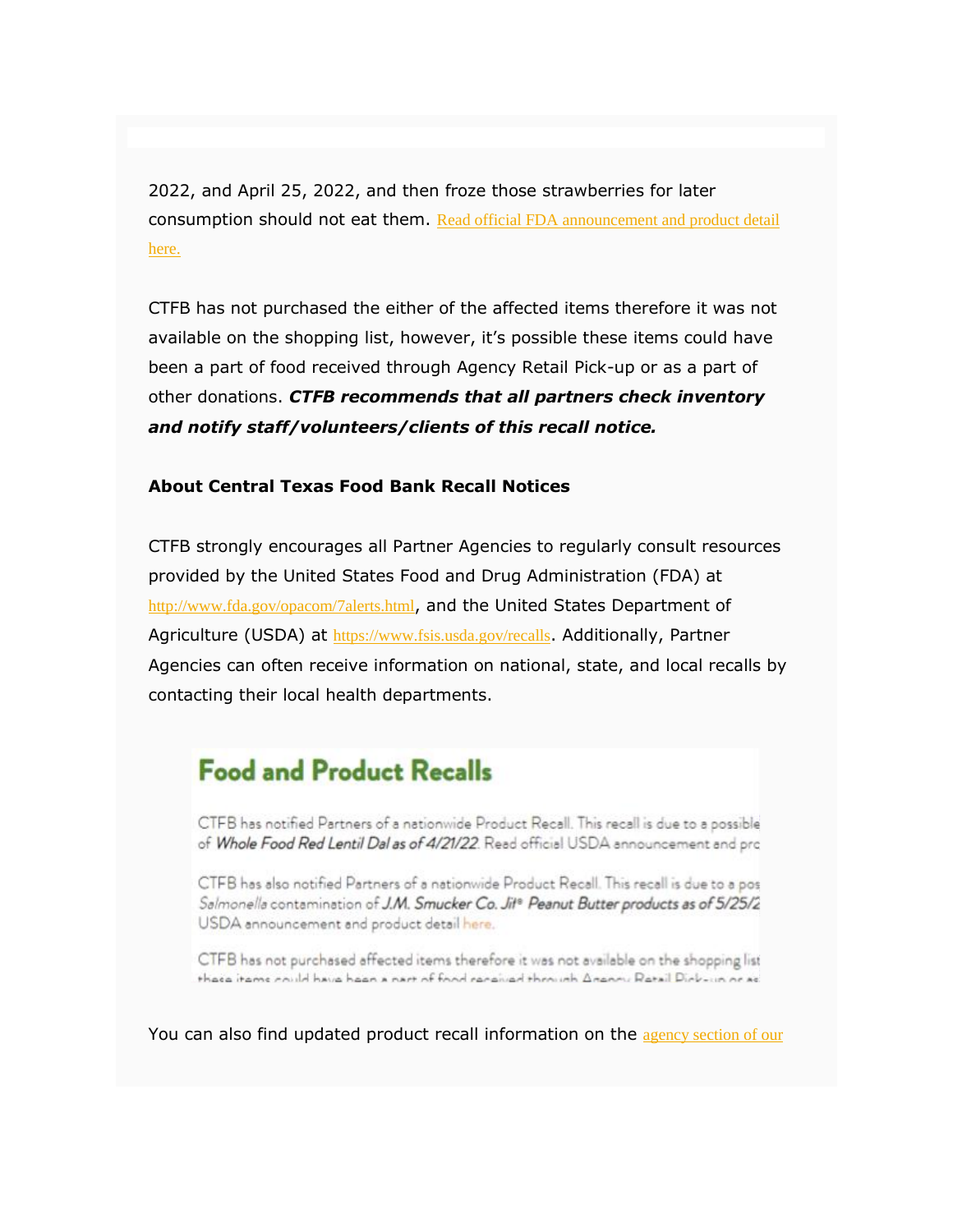[website](http://cafbtx.convio.net/site/R?i=6aDXx512wkFoPb2eZ8TNEQwVuBhc_FUCpAY83yKk7iPYAUg0VZLl8w). If you have any questions, please contact us at [agencies@centraltexasfoodbank.org](mailto:agencies@centraltexasfoodbank.org).

## **Compliance Reminder: Annual Civil Rights Training**

Staff and volunteers who handle clients' personal information or regularly interact with clients must complete an annual, online Civil Rights Training and maintain a copy of their certificate on file.

The Texas Department of Agriculture has recently updated the platform through which this training is completed. Partner agencies can find links to the online training and an instructional video here:

[https://squaremeals.org/FandNResources/Training/CivilRights.aspx](http://cafbtx.convio.net/site/R?i=65ie07ZJHunFjjKb7mf_4XrYkz2Tnsv1_o4mRSpQyGWIQfgWu8_1ng)

**Staff and volunteers with a current training on file do not need to take the new training until their current certification expires (certificates expire after one year).** Please note, even though the training is now provided through the Institute of Child Nutrition, it is applicable to all programs.

## **CTFB Agency Dock Update**

Starting in June, agencies will sign-in at the window area to the left of the dock entrance. We will have signage directing agency staff and volunteers to the new sign-in area.

A few reminders about CTFB Agency Dock Pick-up:

- If you are running late or need to cancel your dock appointment, call the Agency Relations Hotline at 254-684-2503
- Sign in before picking up your order, and sign out after receiving your order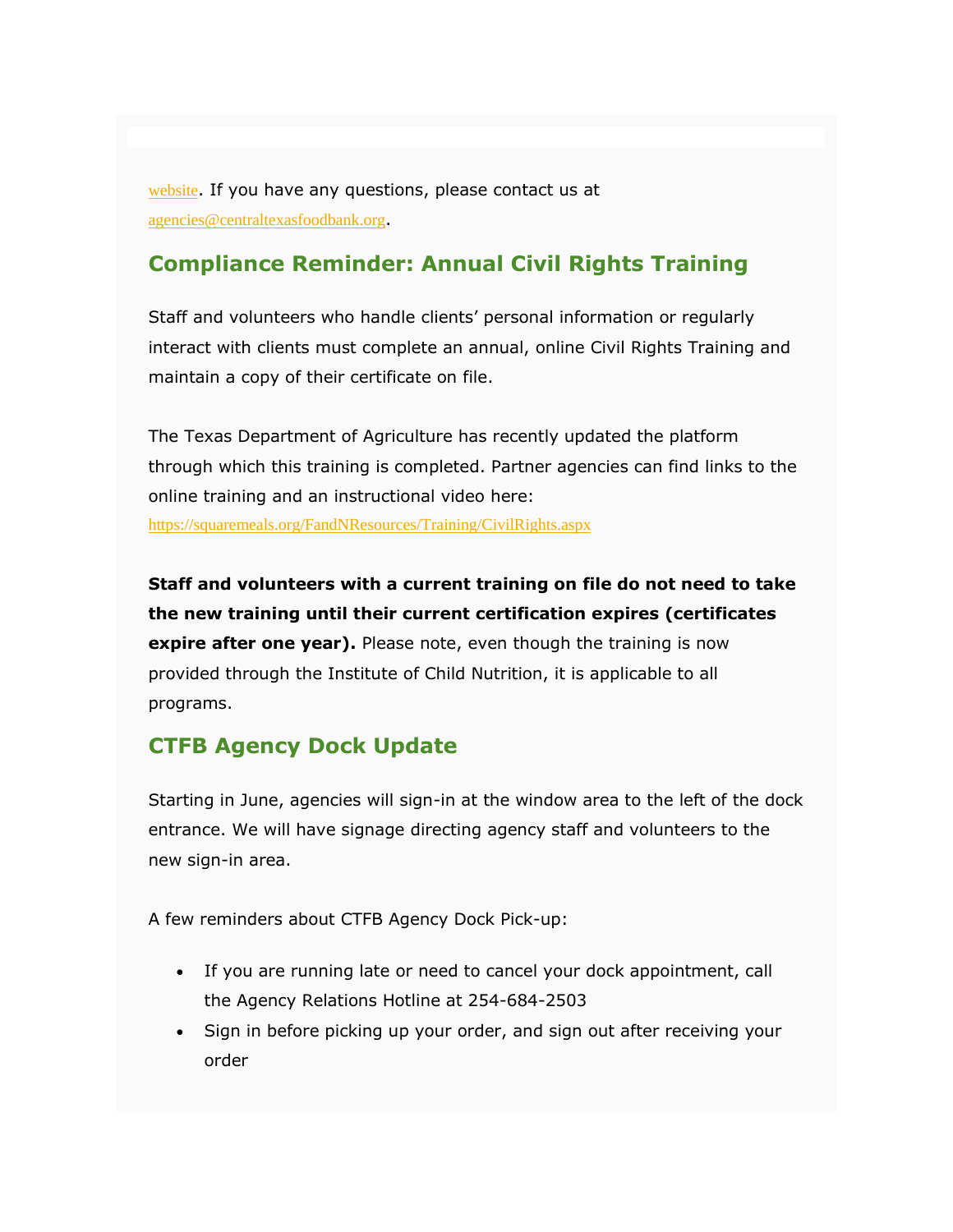- All agencies must check their order with the invoice prior to leaving the Food Bank
- Arrive no earlier than 20 minutes before your scheduled pick-up
- Food, drinks and electronic devices are prohibited
- Closed-toe shoes required (no sandals or flip flops allowed)
- Shop-for items must be boxed separately by category and weighed by Food Bank warehouse staff
- If your agency is located near Belton or Waco, check out the Food Hub Container page to gain similar access to free produce in your area!

## **Freezer Blankets Available This Month**

Please remember that all Partner Agencies without refrigerated vehicles or coolers with ice/cold packs must utilize insulated freezer blankets for transporting perishable food to comply with safe food handling policies. If your agency does not have refrigerated vehicles or coolers with ice/cold packs and would like to receive one (1) free freezer blanket, please complete [this agreement.](http://cafbtx.convio.net/site/R?i=IM8a50dISF9Vtj6JaWU3GbGqzCcCUvGkLwGV3WSdw8kx25XtADU9Yw)

The Central Texas Food Bank will make arrangements to get the freezer blanket to your agency though an annual site visit or other opportunity to connect.

# **Austin Area Partner Agencies: Charitable Feeding Organizations Permitting Requirements**

As we have shared previously, all partner agencies operating food pantries or meal services in the City of Austin must be registered or permitted with Austin Public Health (APH) on an annual basis. Partner agencies must submit a Charitable Feeding Organization application for each physical location serving or distributing food. Moving forward, the Central Texas Food Bank will request